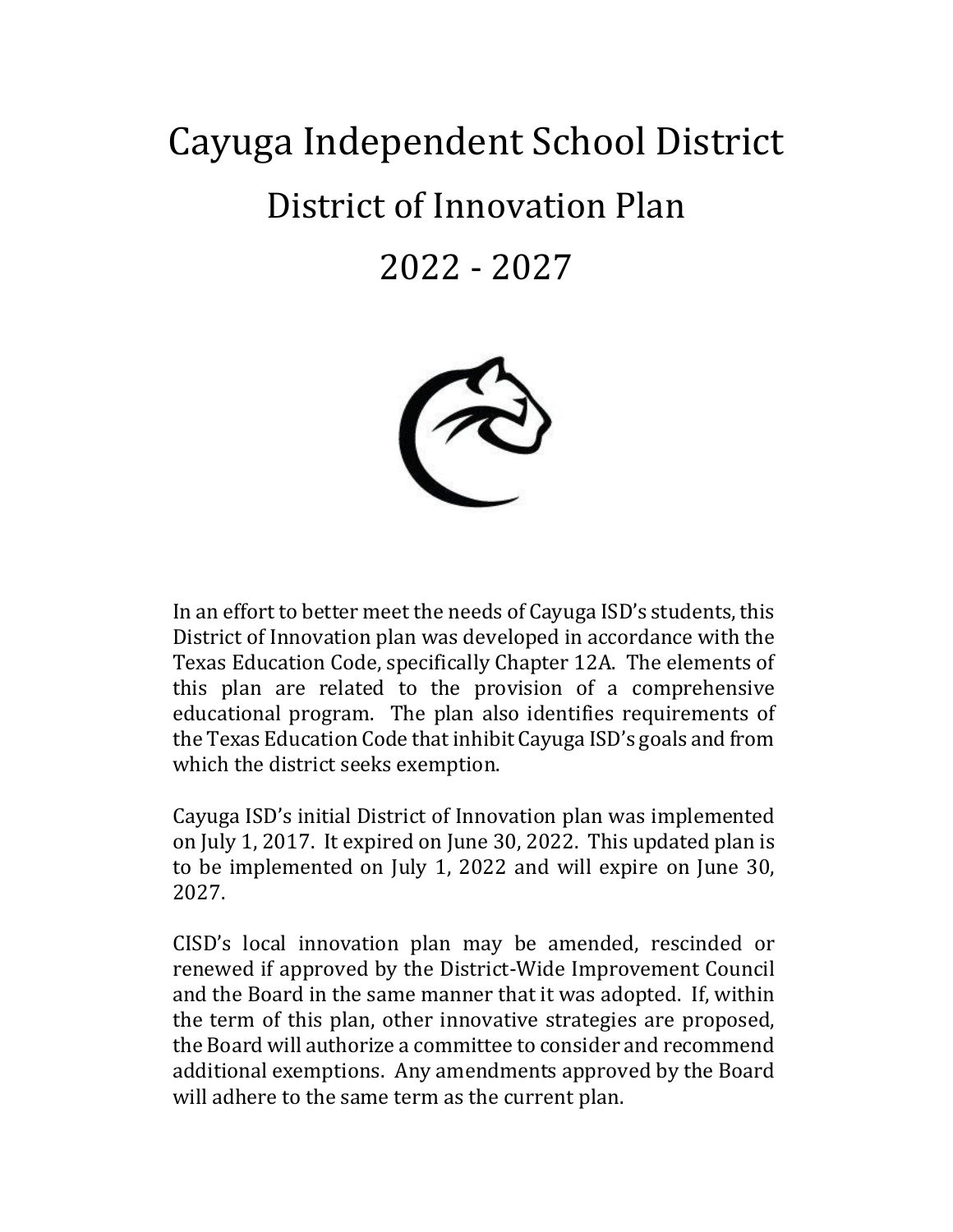# **Cayuga Independent School District**

# **Board of Trustees**

| Tim West    | <b>Tammy Lightfoot</b> |
|-------------|------------------------|
| David Link  | Donald Loving          |
| Daniel Sims | <b>Todd Winkel</b>     |

# **District-Wide Improvement Council – District of Innovation Plan Renewal Committee**

| <b>Tracie Campbell</b> | <b>Christie Smith</b> |
|------------------------|-----------------------|
| Laurie Walls           | Carla Henigan         |
| Johanna Link           | Autumn Brown          |
| Laura Poland           | Kenyetta Jenkins      |
| Jennifer Scheppler     | Jill Hamil            |
| Cari Mullican          | <b>Becky Thompson</b> |
| Jay Thompson           | Christine Drinkard    |
| Lynn Wicker            | <b>Kaylee Sims</b>    |
| Magen Humphreys        | Kellie Gatewood       |
| Jacob Magee            | Joey Fitzgerald       |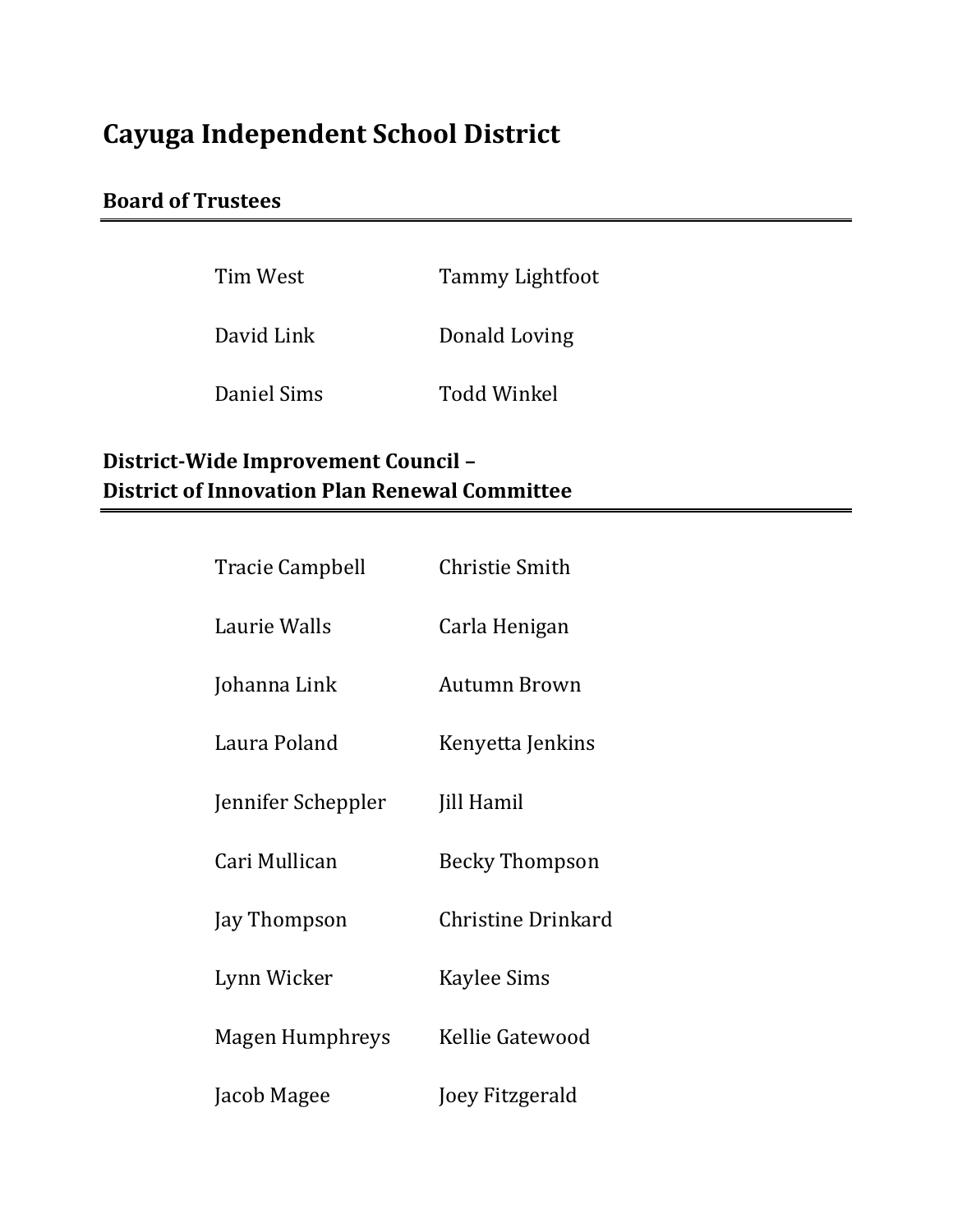# **Timeline for Revision, Adoption, Submission & Implementation of Cayuga ISD's Renewed District of Innovation Plan**

#### December 15, 2021

The District-Wide Improvement Council will discuss the need for Cayuga ISD's District of Innovation plan to be updated and renewed. Relevant Texas Education Code exemptions will be discussed by the DWIC membership prior to the updated plan being posted on CISD's website.

#### January 4, 2022

The proposed District of Innovation plan will be posted on CISD's website for at least thirty days.

## February 28, 2022

During a regular monthly meeting, the Board of Trustees and administration will discuss renewal of Cayuga ISD's District of Innovation plan. The discussion will include the list of proposed Texas Education Code exemptions to be included in the updated plan. The Board will make a decision related to notifying the Commissioner of Education of the Board's intent to vote on adoption of the proposed DOI plan.

March 1, 2022 The Commissioner of Education will be informed of the Board's intent to vote on adoption of the proposed DOI plan.

March 1-12, 2022 The DWIC / District of Innovation Plan Renewal Committee will hold a public meeting to consider the final version of the proposed plan. Before the Board adopts the updated DOI plan, it will be approved by a majority vote of the DWIC / DOI Plan Renewal Committee.

March 28, 2022 By an affirmative vote of at least two-thirds of its membership, the CISD Board will adopt the updated plan.

March 29, 2022 The Commissioner of Education will be notified of the Board's approval of the plan.

July 1, 2022

Implementation of the 2022-2027 District of Innovation plan will begin. As needed, relevant district policies will be revised.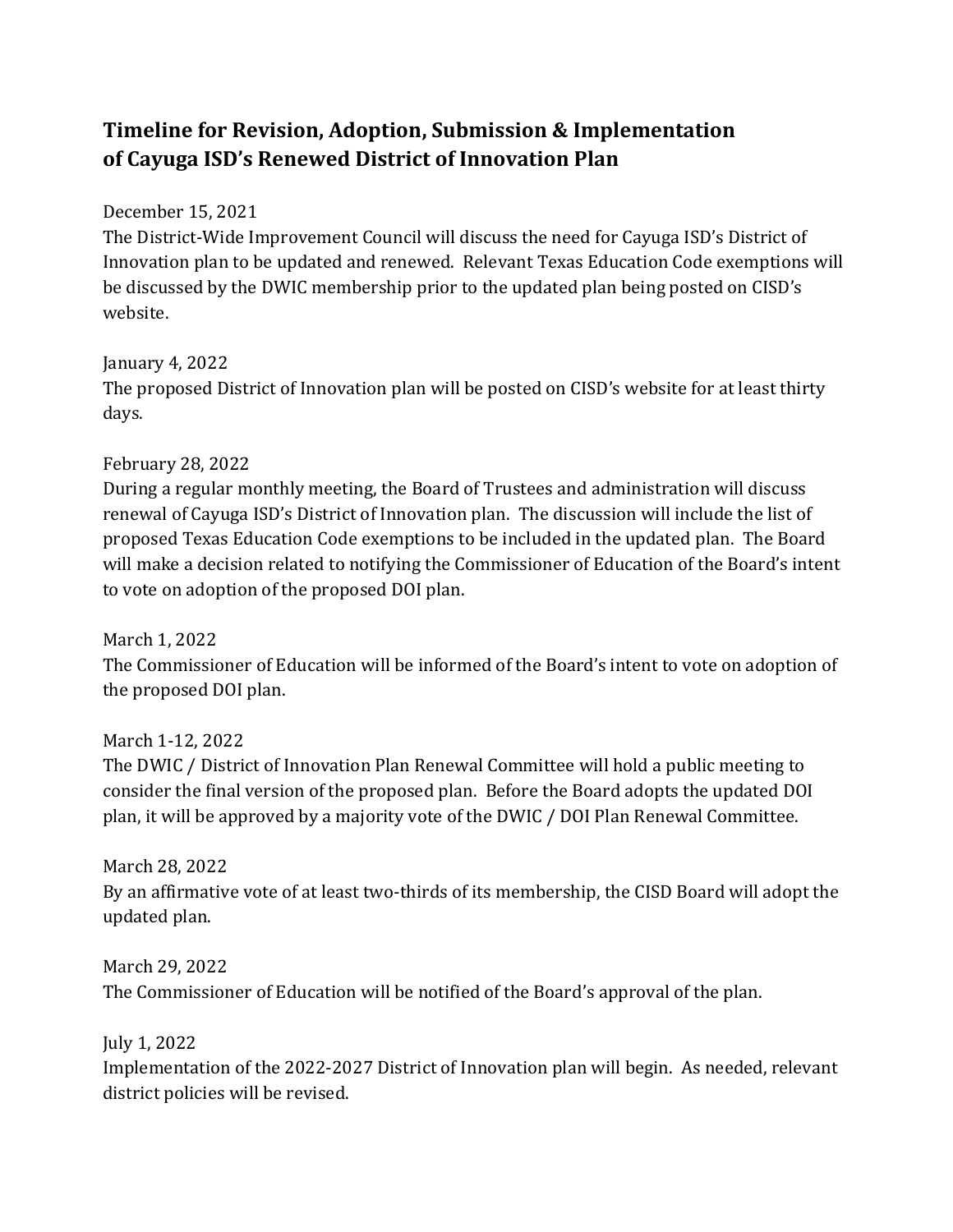# **Cayuga Independent School District District of Innovation Plan**

Term of Plan: July 1, 2022 – June 30, 2027 Plan applies to:

 **X** Entire District Campus (list) N/A Other (please describe) N/A

# **Chapter 11 – School Districts**

# **Subchapter D. Powers and Duties of Board of Trustees of Independent School Districts**

§11.1511 (b)(5), (14) Specific Powers and Duties of Board §11.162 School Uniforms

# **Subchapter F. District-Level and Site Based Decision-Making**

§11.251 Planning and Decision-Making Process

§11.252 District-Level Planning and Decision-Making

§11.253 Campus Planning and Site-Based Decision-Making

§11.255 Dropout Prevention Review

# **Chapter 21 – Educators**

# **Subchapter A – General Provisions**

§21.002 Teacher Employment Contracts

# **X** §21.003 Certification Required

§21.0031 Failure to Obtain Certification; Contract Void

# **Subchapter B** – **Certification of Educators**

§21.051 Rules Regarding Field-Based Experience and Options for Field Experience and Internships.

 **X** §21.053 Presentation and Recording of Certificates §21.057 Parental Notification

# **X Subchapter C** – **Probationary Contracts**

# **Subchapter D** – **Continuing Contracts**

# **Subchapter E – Term Contracts**

# **Subchapter H – Appraisals and Incentives**

§21.352 Local Role

§21.353 Appraisal on Basis of Classroom Teaching Performance

§21.354 Appraisal of Certain Administrators

§21.3541 Appraisal and Professional Development System for Principals

# **Subchapter I** – **Duties and Benefits**

§21.401 Minimum Service Required

§21.402 Minimum Salary Schedule for Certain Professional Staff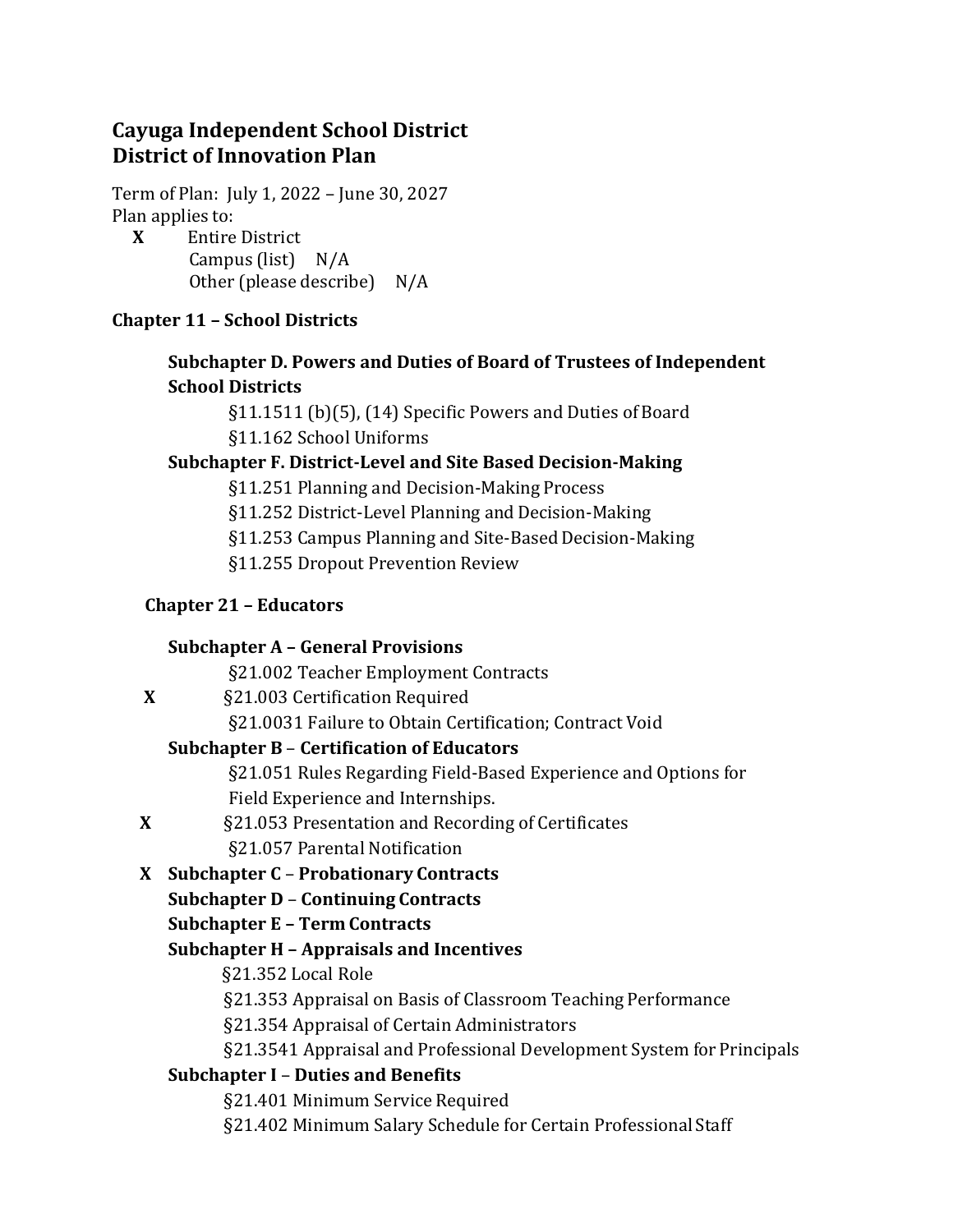§21.4021 Furloughs

§21.4022 Required Process for Development of Furlough Program or

Other Salary Reduction Proposal

§21.403 Placement on Minimum Salary Schedule

§21.4031 Professional Staff Service Records

§21.4032 Reductions in Salaries of Classroom Teachers and Administrators

§21.404 Planning and Preparation Time

§21.405 Duty-Free Lunch

§21.406 Denial of Compensation Based On Absence for Religious Observance Prohibited

§21.407 Requiring or Coercing Teachers to Join Groups, Clubs, Committees, or Organizations: Political Affairs

§21.408 Right To Join or Not To Join Professional Association

§21.409 Leave Of Absence for Temporary Disability

§21.415 Employment Contracts

# **Subchapter J** – **Staff Development**

§21.451 Staff Development Requirements

§21.452 Developmental Leaves of Absence

§21.458 Mentors

# **Chapter 22 – School District Employees and Volunteers**

# **Subchapter A – Rights, Duties, and Benefits**

§22.001 Salary Deductions for Professional Dues §22.002 Assignment, Transfer, or Pledge of Compensation

§22.003 Minimum Personal Leave Program §22.006 Discrimination Based on Jury Service Prohibited §22.007 Incentives for Early Retirement §22.011 Requiring or Coercing Employees to Make Charitable Contributions

# **Chapter 25 – Admission, Transfer, and Attendance**

# **Subchapter C** – **Operation of Schools and School Attendance**

**X** §25.0811 First Day of Instruction §25.0812 Last Day of School §25.083 School Day Interruptions §25.092 Minimum Attendance for Class Credit or Final Grade

# **Subchapter D** – **Student/Teacher Ratios; Class Size**

§25.111 Student/Teacher Ratios

§25.112 Class Size

§25.113 Notice of Class Size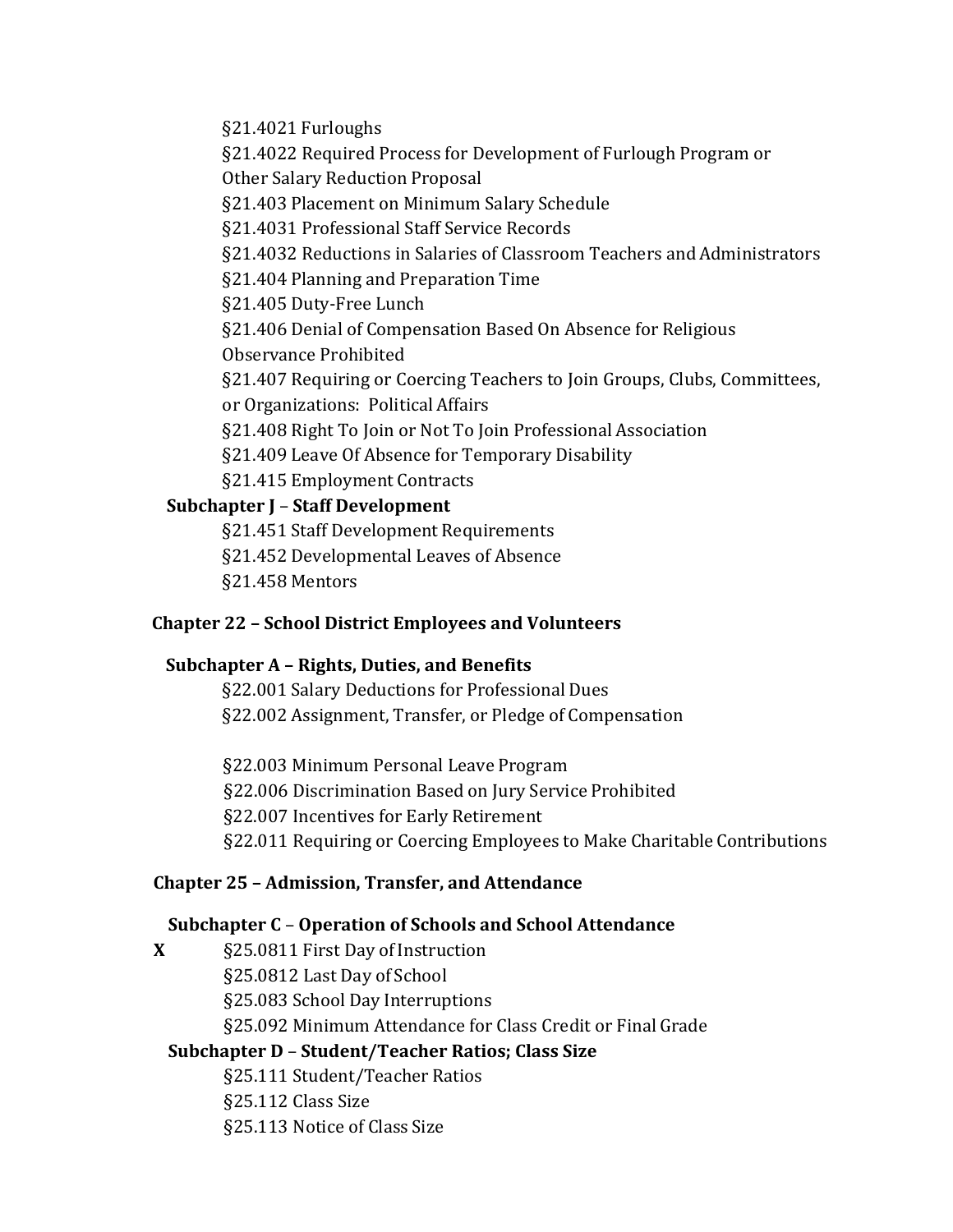§25.114 Student/Teacher Ratios in Physical Education Classes; Class Size

#### **Chapter 37 – Discipline; Law and Order**

#### **Subchapter A – Alternative Setting for Behavior Management**

§37.0012 Designation of Campus Behavior Coordinator §37.002 Removal by Teacher

#### **Chapter 44 –Fiscal Management**

#### **Subchapter B** - **Purchases; Contracts**

§44.031 Purchasing Contracts

§44.0331 Management Fees Under Certain Cooperative Purchasing Contracts

§44.0352 Competitive Sealed Proposals

§44.042 Preference to Texas and United States Products

§44.043 Right To Work

§44.047 Purchase or Lease of Automated External Defibrillator

## **Subchapter Z – Miscellaneous Provisions**

§44.901 Energy Savings Performance Contracts

§44.902 Long-Range Energy Plan to Reduce Consumption of Electric Energy

§44.903 Energy-Efficient Light Bulbs in Instructional Facilities

§44.908 Expenditure of Local Funds

## **Chapter 45 – School District Funds**

# **Subchapter G – School District Depositories**

**X** §45.205 Term of Contract

§45.206 Bid Or Request for Proposal Notices; Bid and ProposalForms

§45.207 Award of Contract

§45.208 Depository Contract; Bond

§45.209 Investment of District Funds

## **Other**

Please list any additional exemptions required for your District of Innovation Plan.

- **X** 25.036 Transfer of Student
- **X** 28.004 Local School Health Advisory Council, Health Education Instruction
- **X** 37.008 Disciplinary Alternative Education Programs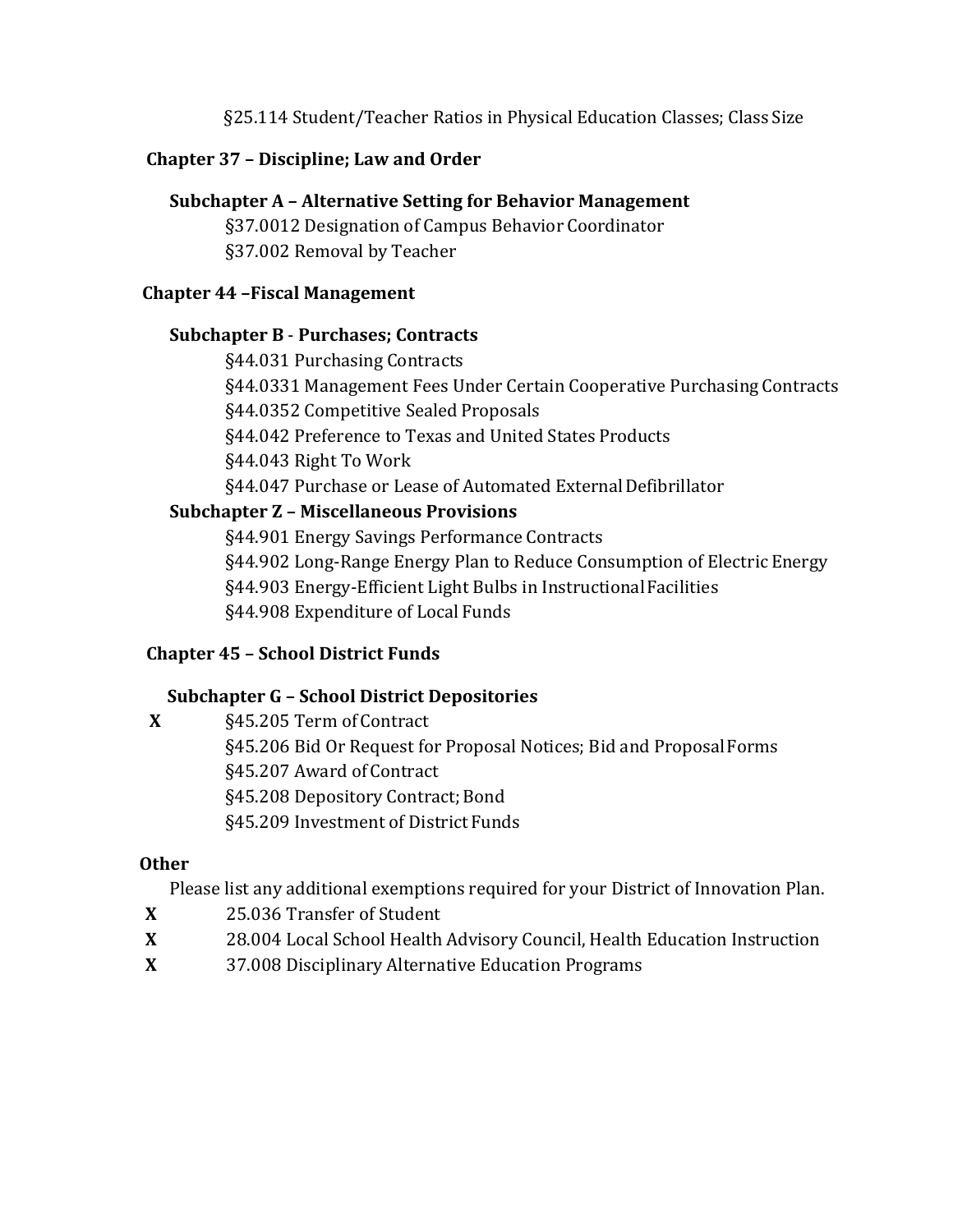# **Relevant Provisions of the Texas Education Code**

As a District of Innovation, Cayuga Independent School District will be exempted from the following provisions of the Texas Education Code.

#### **1. Certification Required; Presentation and Recording of Certificates**

#### TEC 21.003(a)

A person may not be employed as a teacher, teacher intern or teacher trainee, librarian, educational aide, administrator, educational diagnostician, or school counselor by a school district unless the person holds an appropriate certificate or permit…

#### TEC 21.053(a-b)

A person who desires to teach in a public school shall present the person's certificate for filing with the employing district before the person's contract with the board of trustees of the district is binding.

An educator who does not hold a valid certificate may not be paid for teaching or work done before the effective date of issuance of a valid certificate.

#### **2. Probationary Contracts**

TEC 21.102(b)

…the probationary period may not exceed one year for a person who has been employed as a teacher in public education for at least five of the eight years preceding employment by the district.

#### **3. Transfer of Student**

#### TEC 25.036

Any child…may transfer annually from the child's school district of residence to another district in this state if both the receiving district and the applicant parent or guardian or other person having lawful control of the child jointly approve and timely agree in writing to the transfer.

#### **4. First Day of Instruction**

#### TEC 25.0811(a)

…a school district may not begin instruction for students for a school year before the fourth Monday in August…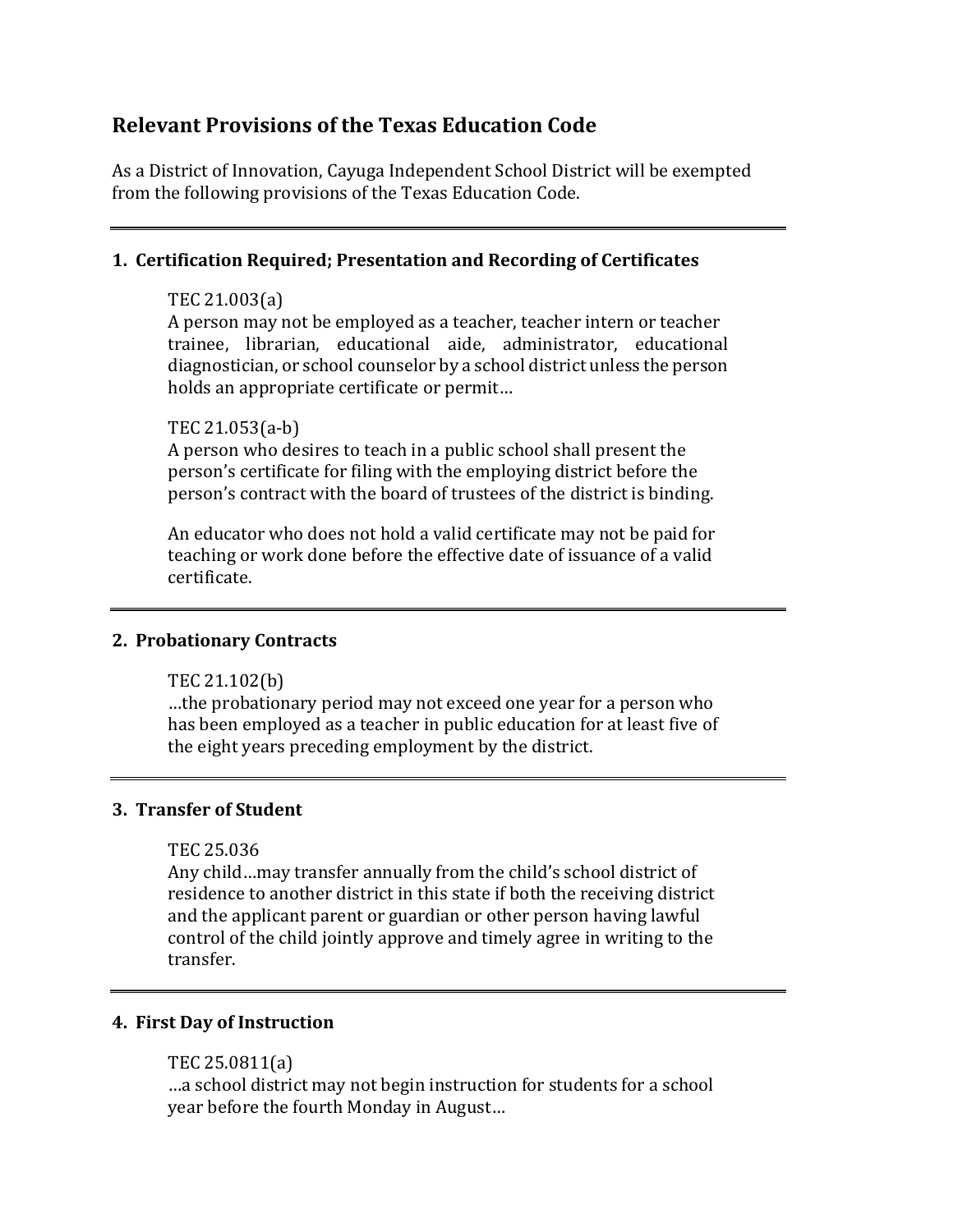#### **5. Local School Health Advisory Council, Health Education Instruction**

TEC 28.004(6, d-1) The local school health advisory council shall meet at least four times each year.

#### **6. Disciplinary Alternative Education Programs**

TEC 37.008(a, 3 & 7) Each school district shall provide a disciplinary alternative education program that... provides for the students who are assigned to the disciplinary alternative education program to be separated from students who are not assigned to the program; employs only teachers who meet all certification requirement…

#### **7. School District Depositories; Term of Contract**

TEC 45.205(a) …the depository bank when selected shall serve for a term of two years…

A school district and the district's depository bank may agree to extend a depository contract for three additional two-year terms.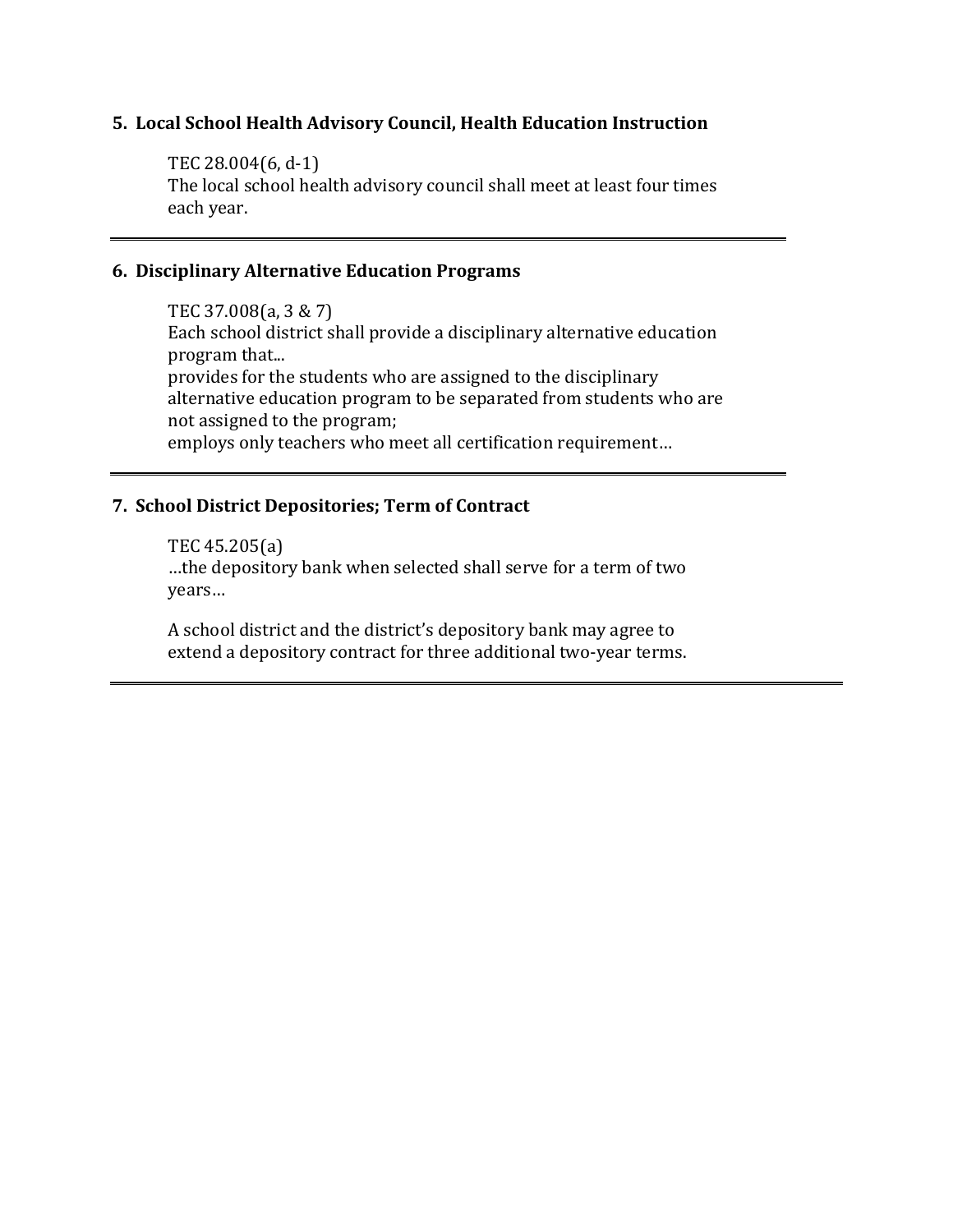#### **1. Certification Required; Presentation and Recording of Certificates** TEC 21.003(a)

#### FOR NON-CTE SUBJECTS

Decisions regarding teacher certification will be made by Cayuga ISD's Board and administration. Such decisions will be made locally in order to better serve CISD's students, including the opportunity to provide more course offerings for the students. This strategy will also allow for more flexibility in teacher assignments and campus schedules. For grades six through twelve, in all subjects except Special Education and ESL/Bilingual, the campus principal may submit a request to the superintendent to allow a certified teacher to teach one subject in a field related to the faculty member's current certification and/or education but for which the teacher is not certified.

#### RELATED FIELDS

| 118881888    |                                                                                                                    |
|--------------|--------------------------------------------------------------------------------------------------------------------|
| English:     | Reading, Speech, Journalism, any other course accepted by the<br>SBOE for graduation credit in English             |
|              |                                                                                                                    |
|              | Social Studies: History, Government, Economics, Political Science, any other                                       |
|              | course accepted by the SBOE for graduation credit in Social                                                        |
|              | <b>Studies</b>                                                                                                     |
| Science:     | Life Sciences, Physical Sciences, Biology, Earth Science, Physics,                                                 |
|              | Chemistry, any other course accepted by the SBOE for                                                               |
|              | graduation credit in Science                                                                                       |
| Fine Arts:   | Art, Music, Theater Arts, Dance, any other course accepted by                                                      |
|              | the SBOE for graduation credit in Fine Arts                                                                        |
| Mathematics: | Engineering, Statistics, Accounting, any other course accepted<br>by the SBOE for graduation credit in Mathematics |
|              |                                                                                                                    |

The principal shall specify in writing the basis for the request and document the certified teacher's credentials that qualify the faculty member to teach the requested subject in a related field. The superintendent will decide whether or not to approve such requests.

#### FOR CTE SUBJECTS

The district will establish local qualifications and criteria for teachers of CTE courses. By establishing its own CTE teacher qualifications and criteria, Cayuga ISD will receive the following benefits: the ability to employ teachers who are industry certified and experienced in their vocation, the opportunity to offer more CTE courses and the increased possibility of recruiting and employing part-time teachers for CTE courses.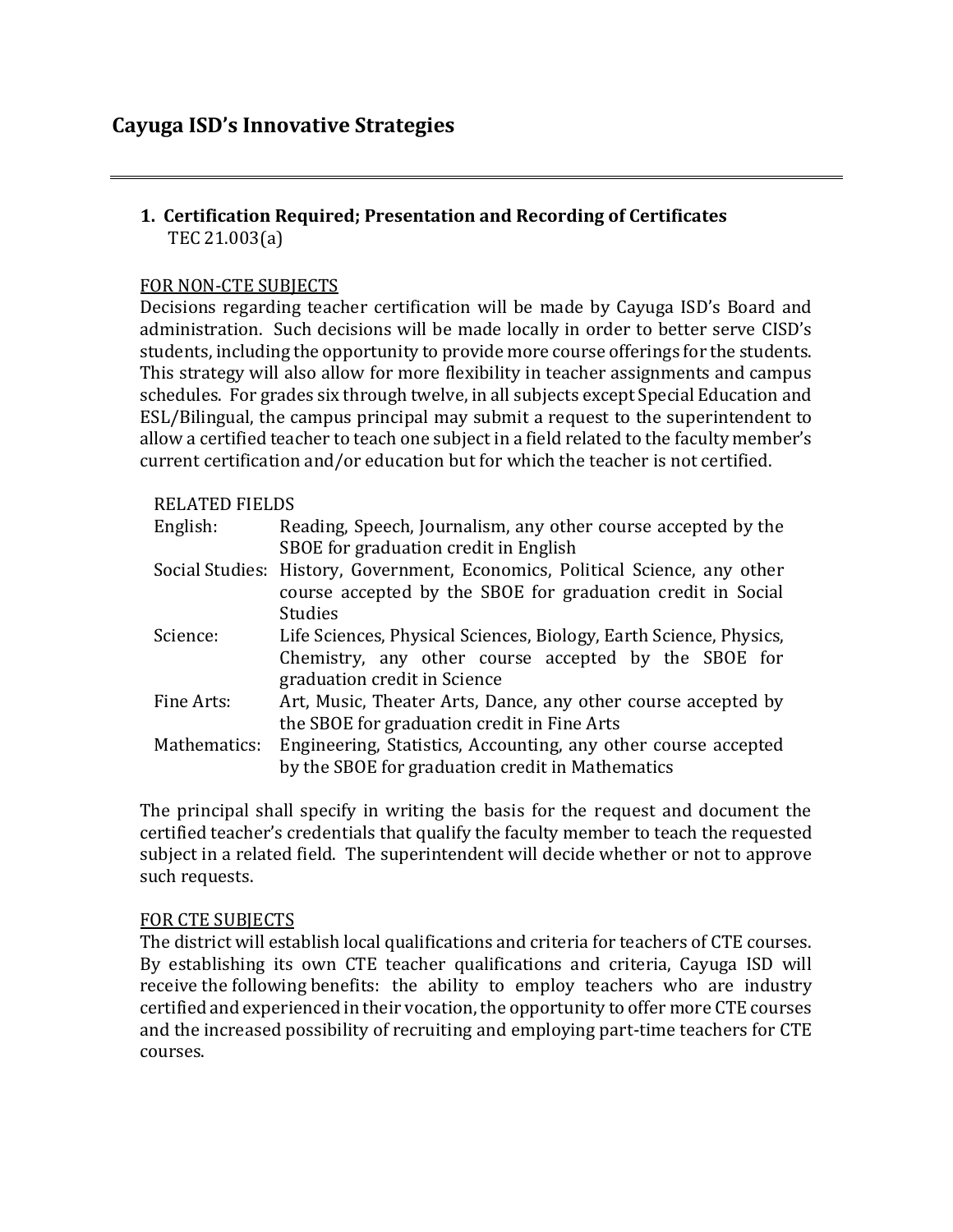In making recommendations for teachers of CTE subjects, the principal shall specify in writing the basis for such recommendations and document the candidates' credentials that qualify the recommended individuals to teach CTE courses. Prior to such candidates' employment by the district, the superintendent will decide whether or not to recommend them to the Board of Trustees. If approved by the Board, such staff members will be employed on an at-will basis.

As with all district employees, the criminal history of candidates for CTE teaching positions will be checked prior to being recommended to the Board. In considering such applicants, efforts will also be made to verify the candidates have sufficient education and experience to effectively teach the Texas Essential Knowledge and Skills (TEKS) for the courses they are to be assigned. Faculty members hired using these "District of Innovation" procedures will receive training in instructional delivery methods, classroom management training, meeting the needs of Special Education students and the state curriculum (TEKS) for their assigned course(s). During their first year of employment, they will receive some form of mentoring.

# **2. Probationary Contracts**

TEC 21.102(b)

This innovative strategy will apply to teachers who have taught in public education for at least five of the eight years preceding their initial employment by Cayuga ISD. This strategy will allow CISD to renew the probationary contract of such an experienced teacher for one additional year, for a maximum of two school years.

In some cases, one year of employment is insufficient to fully determine even an experienced teacher's effectiveness. This innovative strategy will provide Cayuga ISD with another employment option in addition to the options of offering term contracts to such faculty members or non-renewing their probationary contracts. Another benefit of this initiative is that it will provide additional time for the district to mentor teachers prior to hiring them under term contracts. This strategy will also allow experienced teachers the option of accepting another year of employment by the district under a probationary contract in addition to the option of seeking other employment opportunities prior to the deadline for teacher resignations.

#### **3. Transfer of Student** TEC 25.036

Cayuga ISD accepts many transfer students. Almost all of them are remarkable students who make us very proud. Cayuga ISD would like to exercise the flexibility to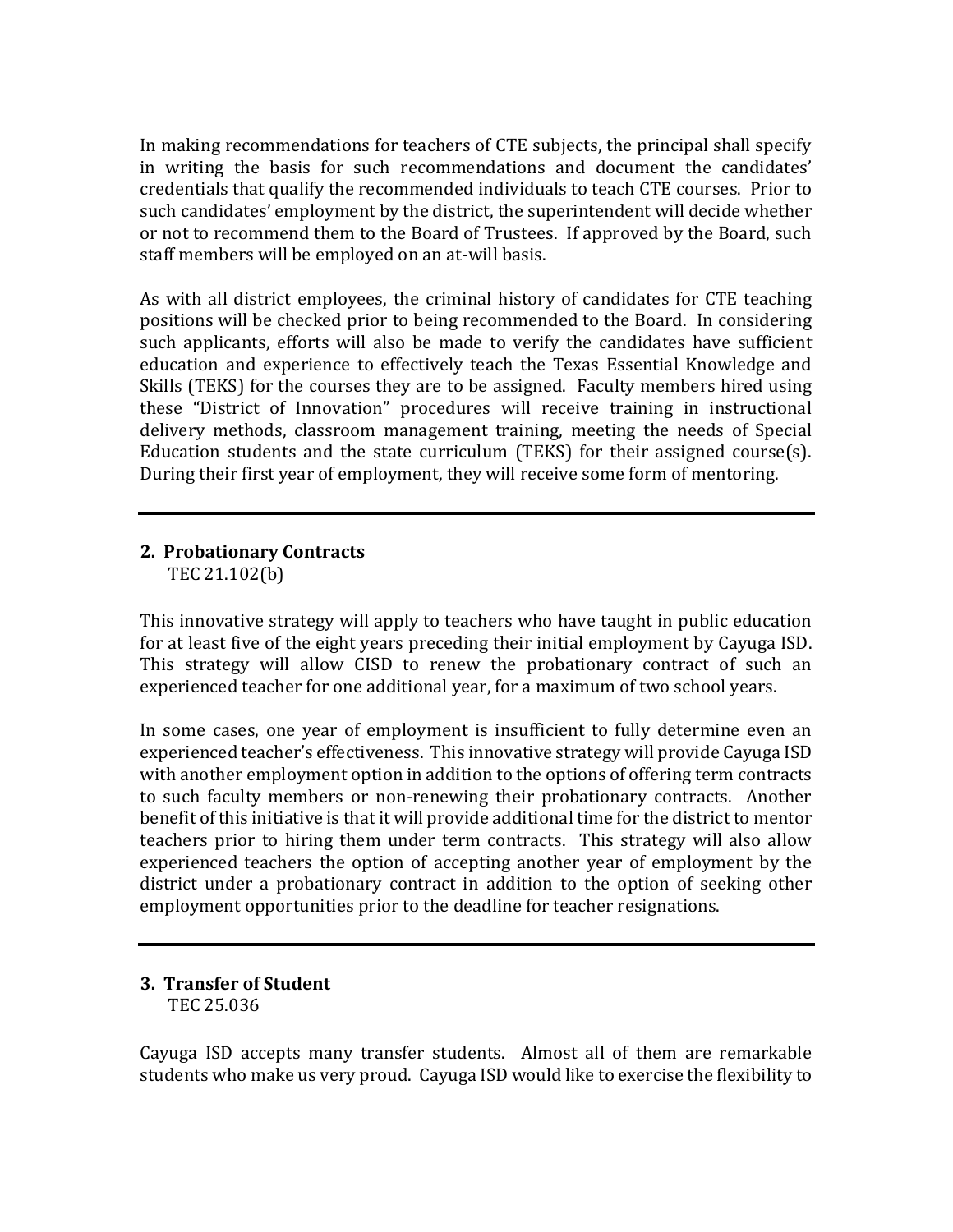revoke a student transfer in the event that the individual does not uphold our standards.

#### **4. First Day of Instruction** TEC 25.0811(a)

The first day of instruction for Cayuga ISD students will typically occur prior to the fourth Monday in August. This innovative strategy will allow Cayuga ISD to make decisions about the school's calendar at the local level and on an annual basis. It will result in grading periods and semesters that are more balanced. This initiative will also be helpful to the district in maintaining its practice of concluding the fall semester prior to the Christmas holidays. Another benefit of this strategy is that it will result in more school days and minutes of instruction occurring prior to the state assessments.

#### **5. Local School Health Advisory Council, Health Education Instruction** TEC 28.004(6, d-1)

In a small, rural school district such as Cayuga ISD, faculty members often serve in multiple roles, including committee memberships. In addition, the members of the SHAC in a small school tend to have more personal relationships and awareness of student needs. Both of these factors support Cayuga ISD's determination to exempt itself from the expectation of four SHAC meetings to be held each year. Instead, on an annual basis, CISD's SHAC will meet only frequently enough to effectively and efficiently tend to its assigned responsibilities.

#### **6. Disciplinary Alternative Education Programs** TEC 37.008(a, 3 & 7)

At Cayuga ISD, there are often very few students at any given time who are in a disciplinary alternative education placement. The flexibility of this innovative strategy will enable CISD to serve these students in the best possible educational arrangement. CISD may opt to separate the individual(s) from the rest of the student body in an on campus DAEP setting if necessary, or may fold them into other disciplinary programs such as in school suspension (ISS). This flexibility will allow CISD to maximize personnel usage and craft an educational experience that will instill discipline without taxing personnel resources.